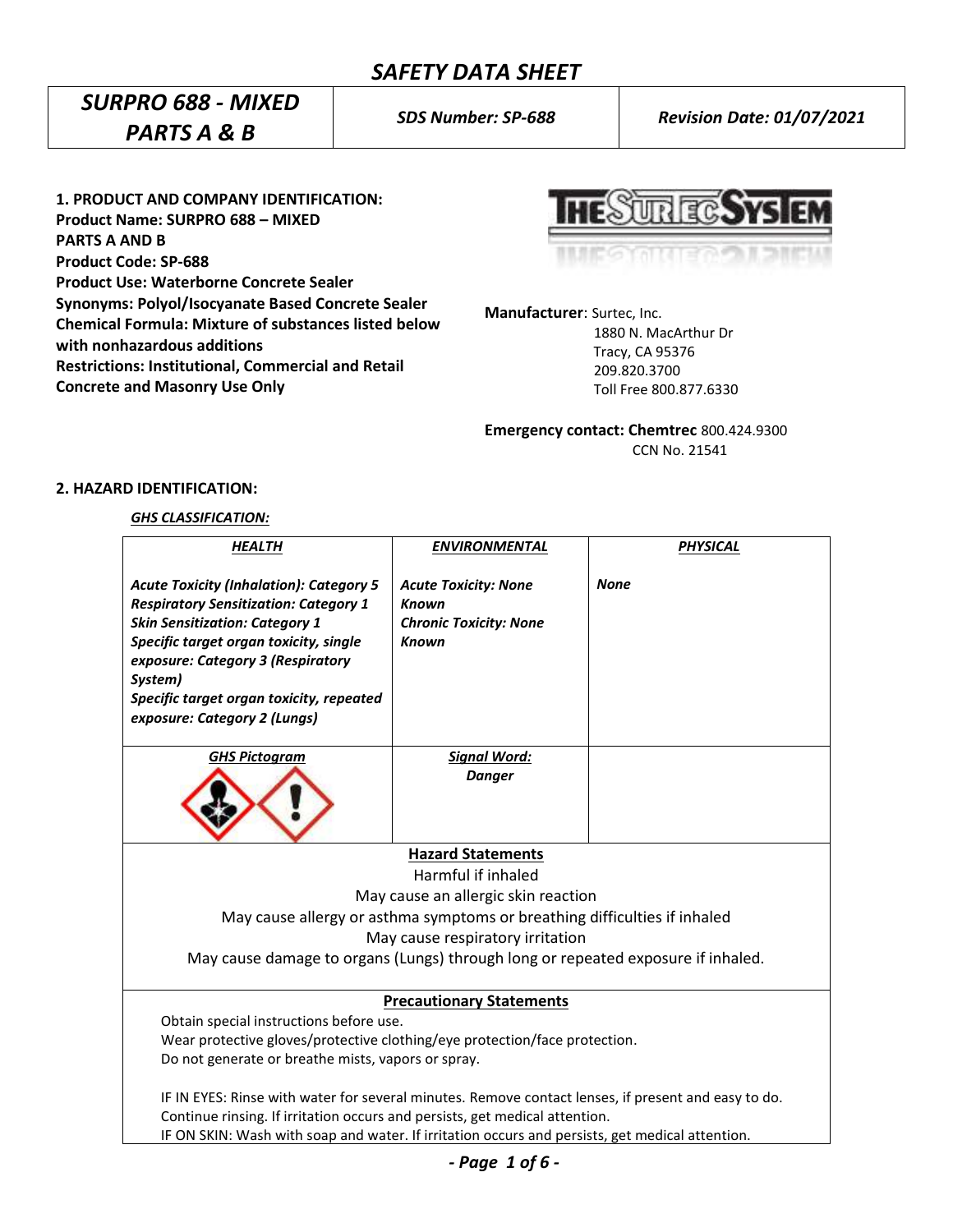*SURPRO 688 - MIXED PARTS A & B*

IF INHALED: Remove victim to fresh air and keep at rest in a position comfortable for breathing. Severe asthmatic reactions can occur in sensitized individuals. Get medical attention immediately. Administer oxygen or artificial respiration as necessary. Asthmatic symptoms may have a delayed onset. IF SWALLOWED: Rinse mouth. Do NOT induce vomiting. Immediately call a physician or poison center.

Keep containers tightly closed prior to mixing. After mixing do not seal container and attempt to store. Store in a well ventilated place.

Dispose of contents/container in accordance with local regulation.

# **3. COMPOSITION/INFORMATION ON INGREDIENTS:**

| <b>INGREDIENT</b>                                                 | CAS NO.        | <b>PERCENT</b> | <b>HAZARDOUS</b> |  |  |
|-------------------------------------------------------------------|----------------|----------------|------------------|--|--|
| <b>TRIETHANOLAMINE</b>                                            | $102 - 71 - 6$ | $0.5 - 4%$     | NO               |  |  |
| PROPYLENE GLYCOL N-BUTYL ETHER                                    | 5131-66-8      | $0.1 - 1\%$    | YES              |  |  |
| HOMOPOLYMER OF HEXAMETHYLENE                                      | 28182-81-2     | $15 - 30%$     | <b>YES</b>       |  |  |
| <b>DIISOCYANATE</b>                                               |                |                |                  |  |  |
| HYDROPHILIC ALIPHATIC POLYISOCYANATE BASED                        | 6666723-27-9   | $3 - 7%$       | YES              |  |  |
| OF HEXAMETHYLENE DIISOCYANATE                                     |                |                |                  |  |  |
| HEXAMETHYLENE-1-6-DIISOCYANATE                                    | 822-06-0       | $0.1 - 0.3\%$  | <b>YES</b>       |  |  |
| Exact Percentages are being withheld as trade secret information. |                |                |                  |  |  |

### **4. FIRST-AID MEASURES:**

*Eye Contact:* Rinse with water for 15 minutes. Remove contact lenses, if present and easy to do. If irritation occurs and persists, get medical attention.

*Skin Contact:* Wash with soap and water. If irritation occurs and persists, get medical attention.

*Inhalation:* Remove victim to fresh air and keep at rest in a position comfortable for breathing. Severe asthmatic reactions can occur in sensitized individuals. Get medical attention immediately. Administer oxygen or artificial respiration as necessary. Asthmatic symptoms may have a delayed onset.

 *Ingestion:* Rinse mouth. Do NOT induce vomiting. Immediately call a physician or poison center.

### **5. FIRE-FIGHTING MEASURES:**

*Fire Extinguishing media:* Use water spray, dry chemical, carbon dioxide or regular foam.

#### *Hazards during fire-fighting:*

Containers may rupture when exposed to extreme heat. Avoid contact with product. Isocyanate and diisocyanate vapors, and other toxic gases may be generated by thermal decomposition.

#### *Protective equipment for fire-fighting:*

Wear NFPA-approved self-contained breathing apparatus, helmet, hood, boots and gloves.

# **6. ACCIDENTAL RELEASE MEASURES:**

#### *Personal precautions:*

Use recommended personal protective clothing and equipment.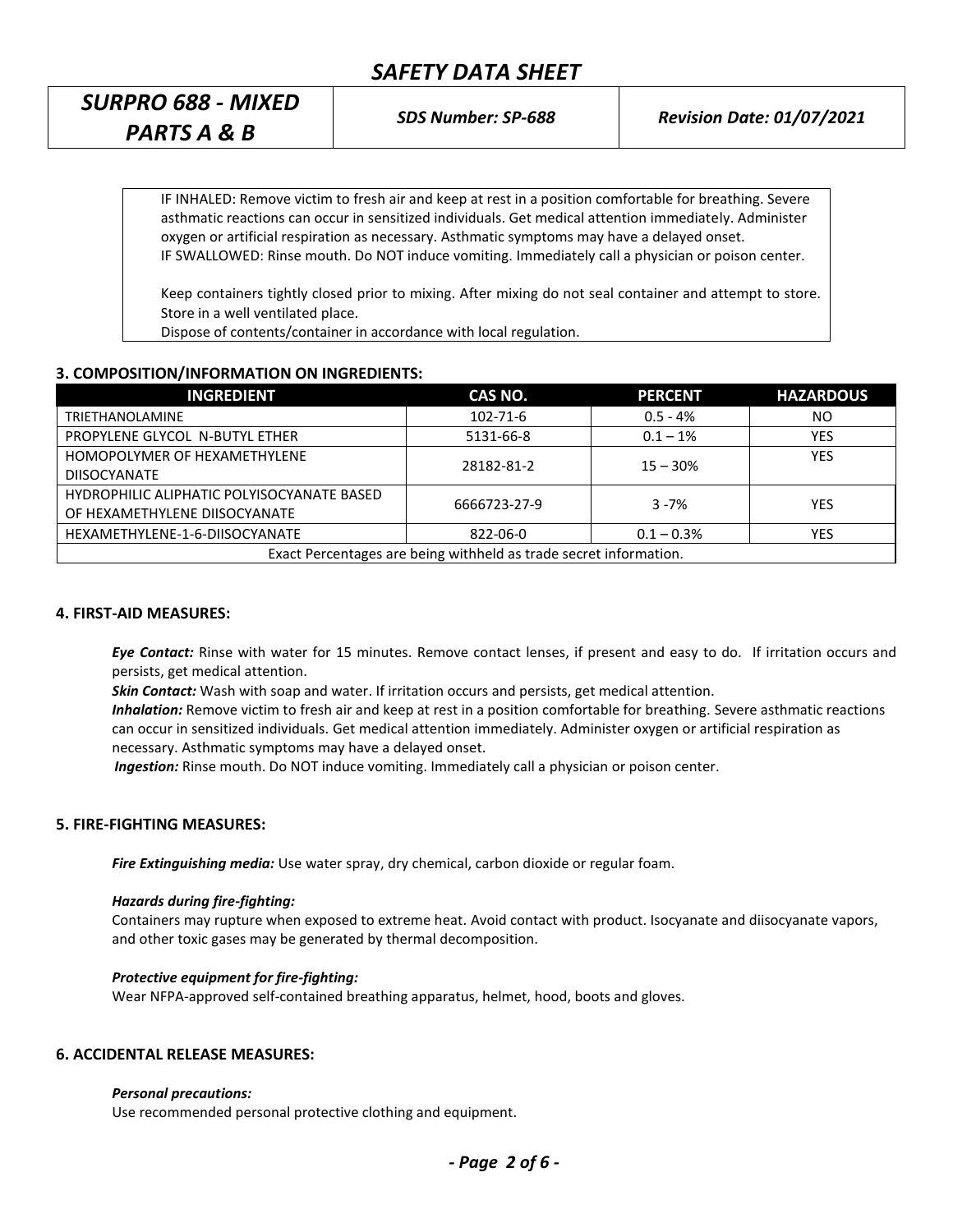# *SURPRO 688 - MIXED PARTS A & B*

*SDS Number: SP-688 Revision Date: 01/07/2021*

#### *Environmental precautions:*

Follow all Federal, State and Local regulations when storing and disposing of substances. Do not allow material to run off of work area, and material should be absorbed, collected and disposed of in accordance with regulations. Keep product from entering storm drains. Consult local and federal guidelines for proper disposal of these materials.

#### *Cleanup:*

*- For small amounts of released material:* Mop or vacuum up then transfer to suitable container for disposal. - *For large amounts of released material:* Dike around spilled material with absorbent to contain. Spilled material may be mopped or vacuumed up, then transferred to plastic containers for disposal.

#### **7. HANDLING and STORAGE:**

### *Handling:*

**General advice -** No specific measures are necessary provided product and recommended protective clothing/equipment are used correctly. Do not generate and breathe mists, vapors or fine spray. After mixing, product has a limited useable work time (pot-life). Do not seal or attempt to store materials once mixed. Do not mix with other chemicals. This is a commercial product, not intended for home use. Keep out of reach of children.

#### *Storage:*

**General advice -** Protect against physical damage. Store unmixed materials in a cool, well ventilated area. Store components in tightly closed containers. Do not seal or attempt to store materials once mixed.

#### *Shelf Life:*

12 months minimum

#### **8. EXPOSURE CONTROLS and PERSONAL PROTECTION:**

#### *Advice on system design:*

Provide local exhaust ventilation to control vapors for published exposure limits.

#### *Personal protective equipment (HMIS rating 'B' or 'I'):*

**Eye protection**: Wear safety glasses with side shields or safety goggles to prevent exposure or full face shield if splash hazard exists.

**Skin protection**: Chemical-resistant gloves. Wear appropriate protective clothing to prevent possible skin contact. **Respiratory protection**: Product is not intended for airless or other paint spray application. Do not breathe mists, vapors or spray. Use proper NIOSH-OSHA respirator fitted with proper cartridges if mists are generated, ventilation is inadequate or exposure limits are exceeded.

**General safety and hygiene measures**: Exercise stringent hygiene practices to minimize exposure. If contact occurs, wash any body part with soap and water immediately. Wash hands after use, and before eating, drinking or smoking.

# *Other protective measures:*

Nearby running water on the job site is necessary, should an accident occur.

#### *Exposure Guidelines:*

ACGIH TLV: 0.005 ppm (28182-81-2 and 822-06-0) STEL: Not Established OSHA PEL: Not Established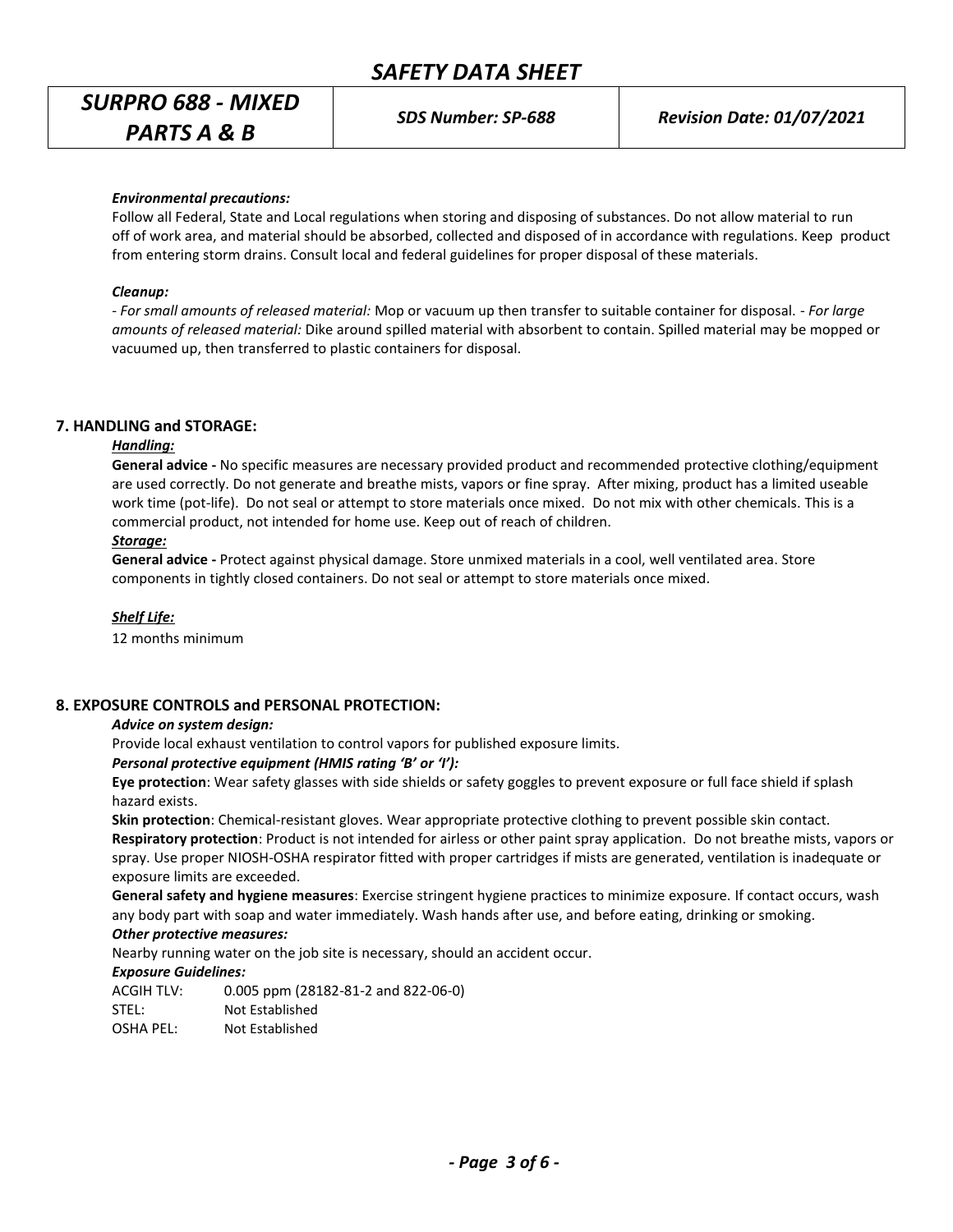# *SURPRO 688 - MIXED PARTS A & B*

# **9. PHYSICAL and CHEMICAL PROPERTIES:**

| Appearance (mixed):         | White Liquid             | Flash Point:                            | None                     |
|-----------------------------|--------------------------|-----------------------------------------|--------------------------|
| Odor:                       | Mild sweet               | <b>Upper/Lower Flammability Limits:</b> | No information available |
| pH value:                   | $7.5 \pm 0.2$            | Relative Density (water):               | 1.07                     |
| Specific gravity:           | $1.07$ (H2O = 1)         | Auto-Ignition Temperature:              | No information available |
| Solidification temperature: | No information available | Decomposition temperature:              | No information available |
| Freezing/Melting point:     | 32 °F (0 °C)             | <b>Partition Coefficient</b>            | No information available |
| Boiling point:              | 212°F (100 °C)           | Odor Threshold                          | No information available |
| Vapor density:              | No information available | Viscosity:                              | $~\sim$ 40 cps.          |
| Vapor pressure:             | No information available | <b>Partition Coefficient</b>            | No information available |
| <b>Evaporation Rate:</b>    | No information available | Solubility in water:                    | Dispersible              |
| Regulatory VOC:             | $< 50$ g/l               |                                         |                          |

### **10. STABILITY and REACTIVITY:**

*Conditions to avoid:* Excessive heat or flame.

*Substances to avoid:* Strong oxidizing agents, acids and bases.

*Hazardous reactions:* Product is stable under normal conditions of use and storage.

*Decomposition or By-products:* Once mixed, this product will polymerize with CO<sub>2</sub> gas as a by-product. In fire conditions: carbon monoxide (CO), carbon dioxide (CO<sub>2</sub>), nitric oxides (NO<sub>x</sub>), hydrogen cyanide, isocyanate, isocyanic acid.

### **11. TOXICOLOGY INFORMATION:**

#### *Acute Toxicity (Symptoms):*

**Oral:** Ingestion may cause pain, nausea, vomiting, and diarrhea.

**Eye irritation:** Irritation, redness, tearing and swelling. May cause temporary corneal injury.

**Skin irritation:** irritation, redness, itching and swelling. Persons with allergic reaction may also experience rash.

**Inhalation:** Inhalation of vapors may cause irritation to the respiratory tract with runny nose, sore throat, coughing and difficulty breathing.

**Sensitization:** Skin: Yes. Respiratory: Yes

*Target Organ Effects - Single Exposure: (Respiratory System):* Sensitized individuals or individuals with pre-existing conditions may experience asthma-like symptoms from inhalation of vapors. Overexposure to vapors may cause bronchitis, bronchial spasm or pulmonary edema. Symptoms may be delayed onset.

# *Numerical Measures of Toxicity:*

Estimated Acute Toxicity Estimates (ATE) based on available information and in the context of actual product use.

ATEmix (inhalation): > 20.0 mg/l

#### *Chronic Toxicity:*

*Target Organ Effects – Repeated Exposure: (Respiratory System):* Repeated overexposures may cause sensitization in certain individuals to isocyanates. This sensitization may cause asthma or asthma-like symptoms even with low levels of later exposure to isocyanate. Symptoms include chest tightness, wheezing, cough, shortness of breath or asthmatic attack. Symptoms may be delayed onset. Chronic overexposure to vapors may cause permanent lung damage.

**Carcinogenicity -** No carcinogenic substances as defined by ACGIH, IARC, NTP and/or OSHA.

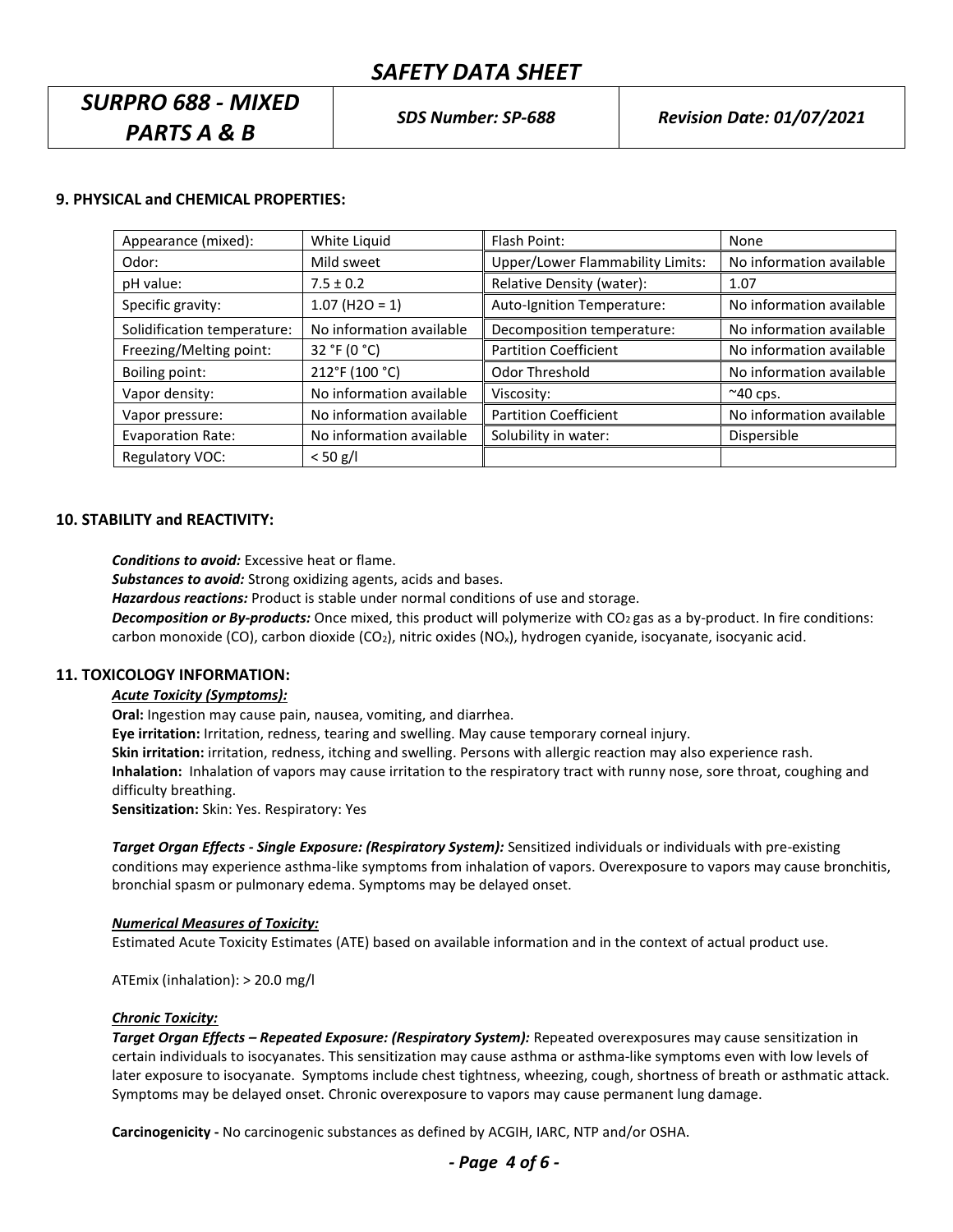# *SURPRO 688 - MIXED*

*PARTS A & B*

# **12. ECOLOGICAL INFORMATION:**

*Biodegradation:*

Test method: Unspecified Analysis method: Unspecified Degree of elimination: Not expected be readily biodegradable.

# *Environmental toxicity:*

Acute and prolonged toxicity to fish: Not available Toxicity to microorganisms: Not available Other ecotoxicological information: Not available

# **13. DISPOSAL CONSIDERATIONS:**

*Waste disposal of substance:* Dispose of in accordance with all Federal, State and Local regulations when storing and disposing of substances. It is the waste generator's responsibility to determine if a particular waste is hazardous under RCRA (EPA regulations for hazardous waste).

*Container disposal:* Dispose of in a licensed facility in accordance with local regulations.

*RCRA:* Unspecified.

# **14. TRANSPORTATION INFORMATION:**

**Part A (Product Code: SP-680) DOT: Proper Shipping Name:** PAINT (NON-HAZARDOUS)

**Part B (Product Code: SP-681) DOT: Proper Shipping Name:** PAINT (NON-HAZARDOUS)

### **15. REGULATORY INFORMATION:**

*Federal Regulations:* **Registration status: SARA hazard category (EPCRA 311/312):** Acute health hazard

TSCA, US: TSCA, US: TSCA, US: TSCA, US: TSCA, US: TSCA, US: TSCA, US: TSCA, US: TSCA, US: TSCA, US: TSCA, US: TSCA, US: TSCA, US: TSCA, US: TSCA, US: TSCA, US: TSCA, US: TSCA, US: TSCA, US: TSCA, US: TSCA, US: TSCA, US: TS Chronic health hazard

 **SARA TITLE III, SECTION 313:** CAS Number: Chemical Name: None

# *State Regulations:*

Chemicals known to the State of California to cause cancer, birth defects or other reproductive harm CAS Number: Chemical Name:

None